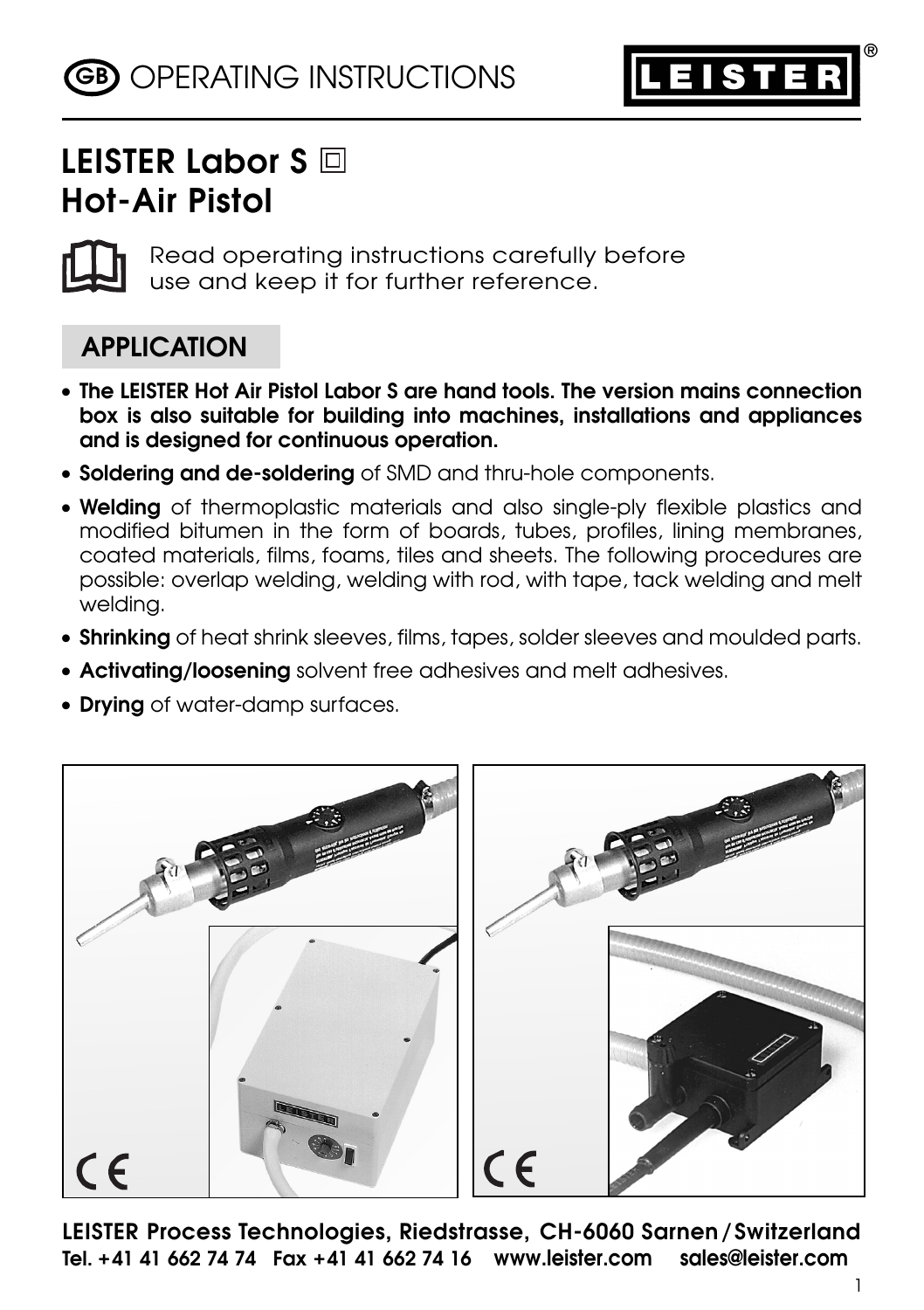

### **WARNING**



**Danger to life** when opening the tool, as live components and connections ar exposed. Unplug the tool before opening it.



Incorrect use of hot air blowers can cause **fire and explosion hazard**, especially near combustible materials and explosive gases.



Do not touch the element housing and nozzle when they are hot as they can cause **burns**. Let the tool cool down. Do not point hot air flow in the direction of people or animals.



# **CAUTION**

The **voltage rating** stated on the tool must correspond to the line/mains voltage.

For personal protection on building sites we **strongly recommend** the tool be connected to a **GFCI** (**G**round **F**ault **C**ircuit **I**nterrupter) or a **RCCB** (**R**esidual **C**urrent **C**ircuit **B**reaker) .



**FI**

**120 230**

> The tool must be operated **with supervision**. Warmth can reach combustible materials, which are out of sight.

Protect tool from **damp** and **wet**.

**APPROVAL MARKS**



Das Gerät ist **CCA** zertifiziert (**C**ENELEC **C**ertification **A**greement)

Electrical safety: **national DOUBLE INSULATED** 

| <b>TECHNICAL DATA</b>      |              | <b>Blower box</b>              | <b>Mains connection box</b> |
|----------------------------|--------------|--------------------------------|-----------------------------|
| Voltage                    | $V -$        | 100, 120, 200, 230 $\star$     | 100, 120, 200, 230 ★        |
| <b>Power consumption W</b> |              | 520, 700, 660, 900             | 420, 600, 580, 800          |
| <b>Frequency</b>           | Hz           | 50/60                          | 50/60                       |
| <b>Temperature</b>         | $^{\circ}$ C | $20 - 600$                     | $20 - 600$                  |
| Air flow                   | 1/min.       | $170 - 350$                    | min. 80                     |
| Air pressure               | mbar         | $40 - 110$                     | max. 500                    |
| Noise level                | dB(A)        | $52 - 58$                      |                             |
| Weight                     | g            | 150 pistol                     | 150 pistol                  |
| Weight                     | kg           | 2,7 complete                   | 1,1 complete                |
| <b>Size</b>                | mm           | $\varnothing$ 40 x 180 pistol  |                             |
| <b>Size</b>                | mm           | 250x160x125 blower box         |                             |
| <b>Size</b>                | mm           | 89x130x56 mains connection box |                             |

★ mains voltage cannot be switched over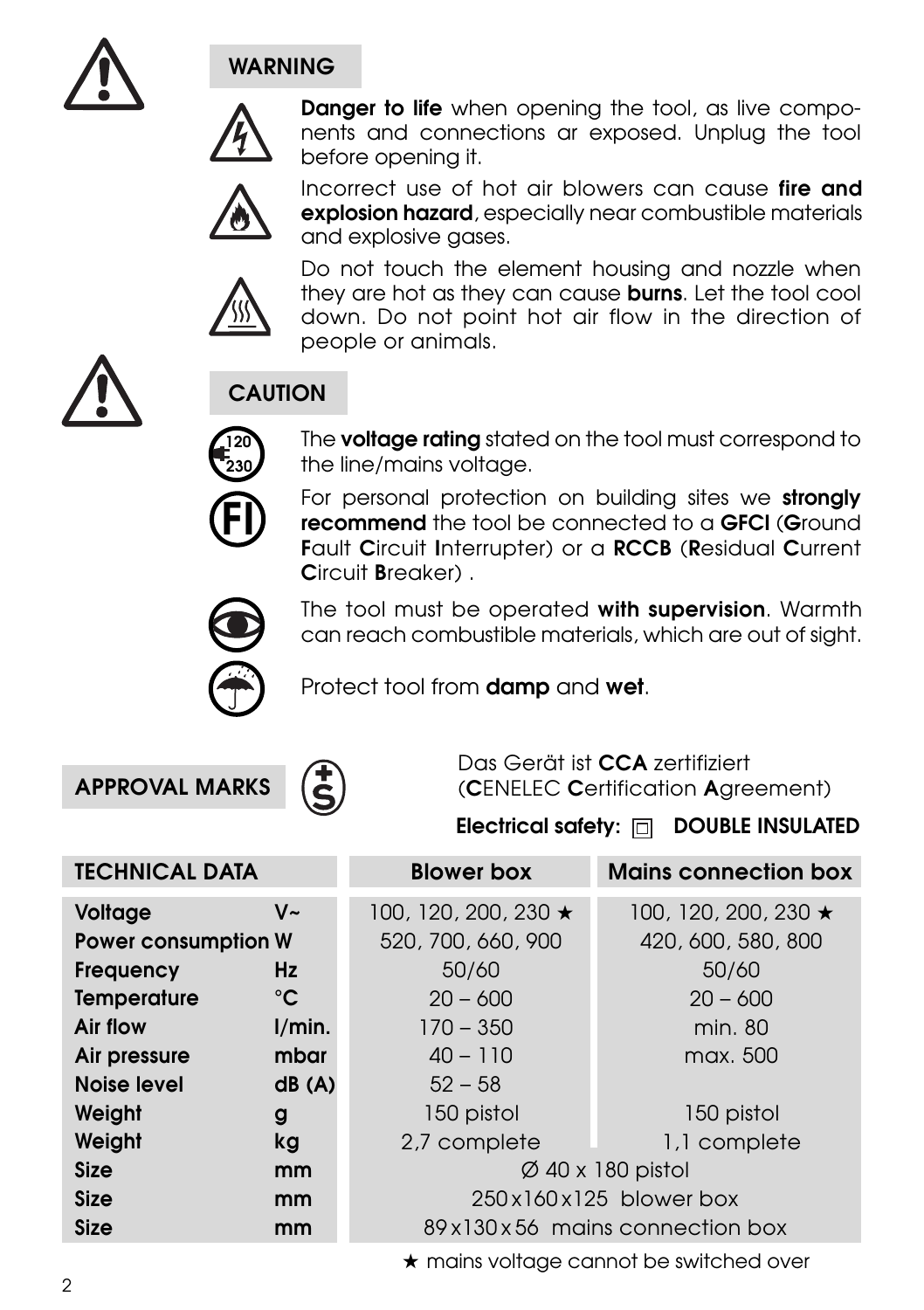#### **Description of the tool**





#### **Pistol**

- 1. Handle
- 2. Potentiometer for temperature adjustment
- 3. Air hose
- 4. Tapered element housing
- 5. Nozzle
- 6. ESD-lead connection stud

#### **Version with blower box**

- 7. Box for blower
- 8. Cable to mains
- 9. On/off switch
- 10. Potentiometer for air flow adjustment
- 11. Air and power supply for pistol

#### **Operating Condition**

- As required, push-fit appropriate **nozzle (5).**
- Connect tool with ESD-Version at the **ESD-lead connection stud (6)** to ground.
- Connect tool to the mains.
- **Switch on (9)** air supply.
- The air flow is steplessly adjustable by use of the **potentiometer (10).**
- The hot air temperature is steplessly adjustable by use of the red **potentiometer (2).**
- Allow tool to warm up for about 5 minutes

#### **Version with mains connection box**

- 12. Mains connection box
- 13. On/off switch
- 14. Cable to mains
- 15. Air connection (input)
- 16. Air and power supply for pistol
- 17. Air flow reduction screw

#### **Operating Condition**

- Connect **mains connection box (12)** to the air supply. Use LEISTER blower or compressed air at reduced pressure.
- As required, push fit appropriate **nozzle (5).**
- The air flow is steplessly adjustable by use of the **reduction screw (17).**
- Connect tool with ESD-version at the **ESD-lead connection stud (6)** to ground.
- Connect tool to the mains.
- **Switch on (13)** tool.
- The hot air temperature is steplessly adjustable by use of red **potentiometer (2).**
- Allow tool to warm up for about 5 minutes.